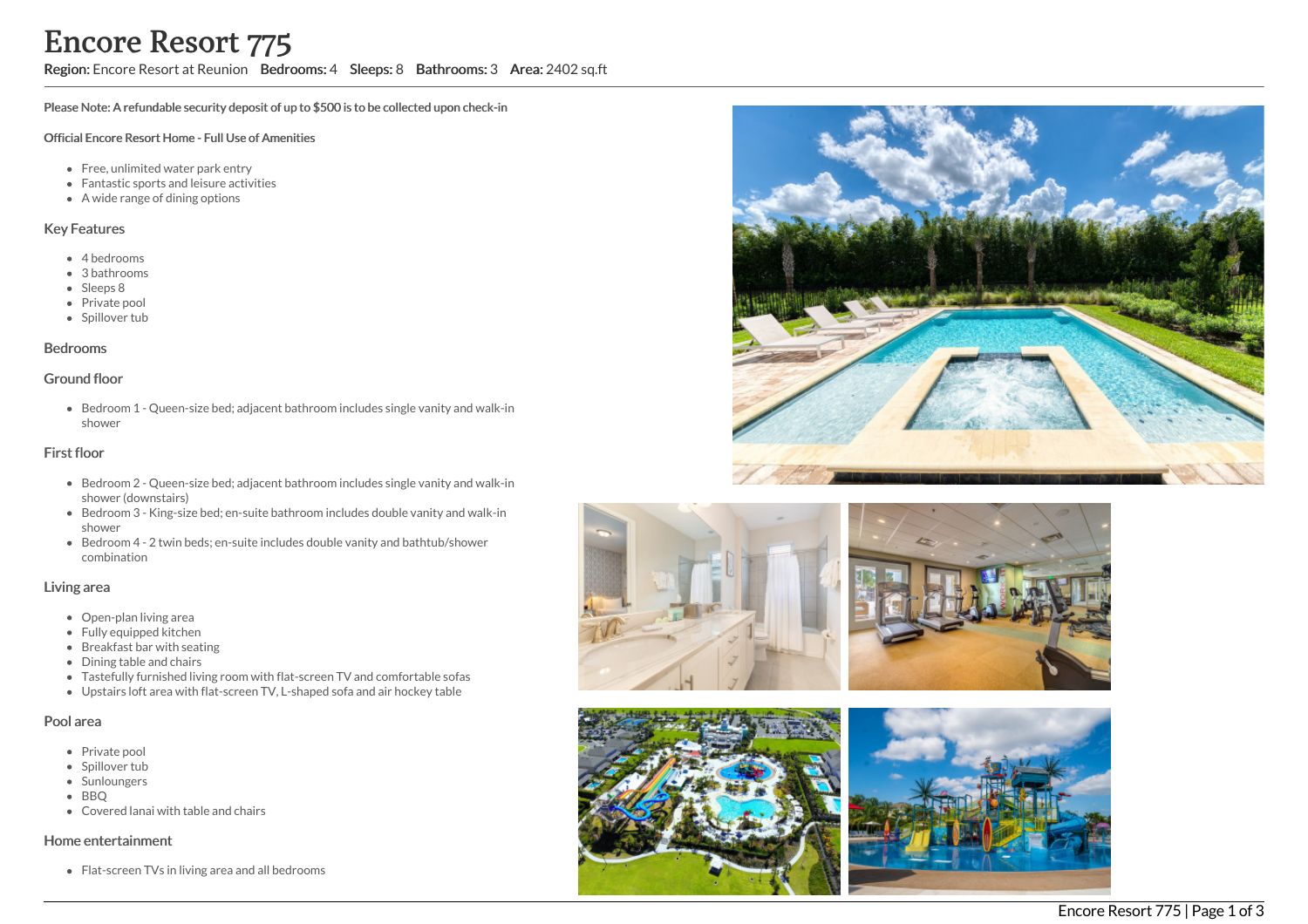### General

- Air conditioning throughout
- Complimentary wifi
- Bedding and towels included
- Private parking
- Pet friendly home (additional charges apply)

## Laundry room

- Washer and dryer
- Iron and ironing board

# Children's equipment available for hire

- Crib
- Stroller
- High chair
- Pack and play

## Places of interest

- Golf courses 4 miles
- Supermarket 2 miles
- Shopping mall 4 miles
- Disney World 7 miles
- Seaworld 14 miles
- Universal Studios 20 miles
- Legoland 30 miles
- Airport 26 miles
- Beaches 75 miles